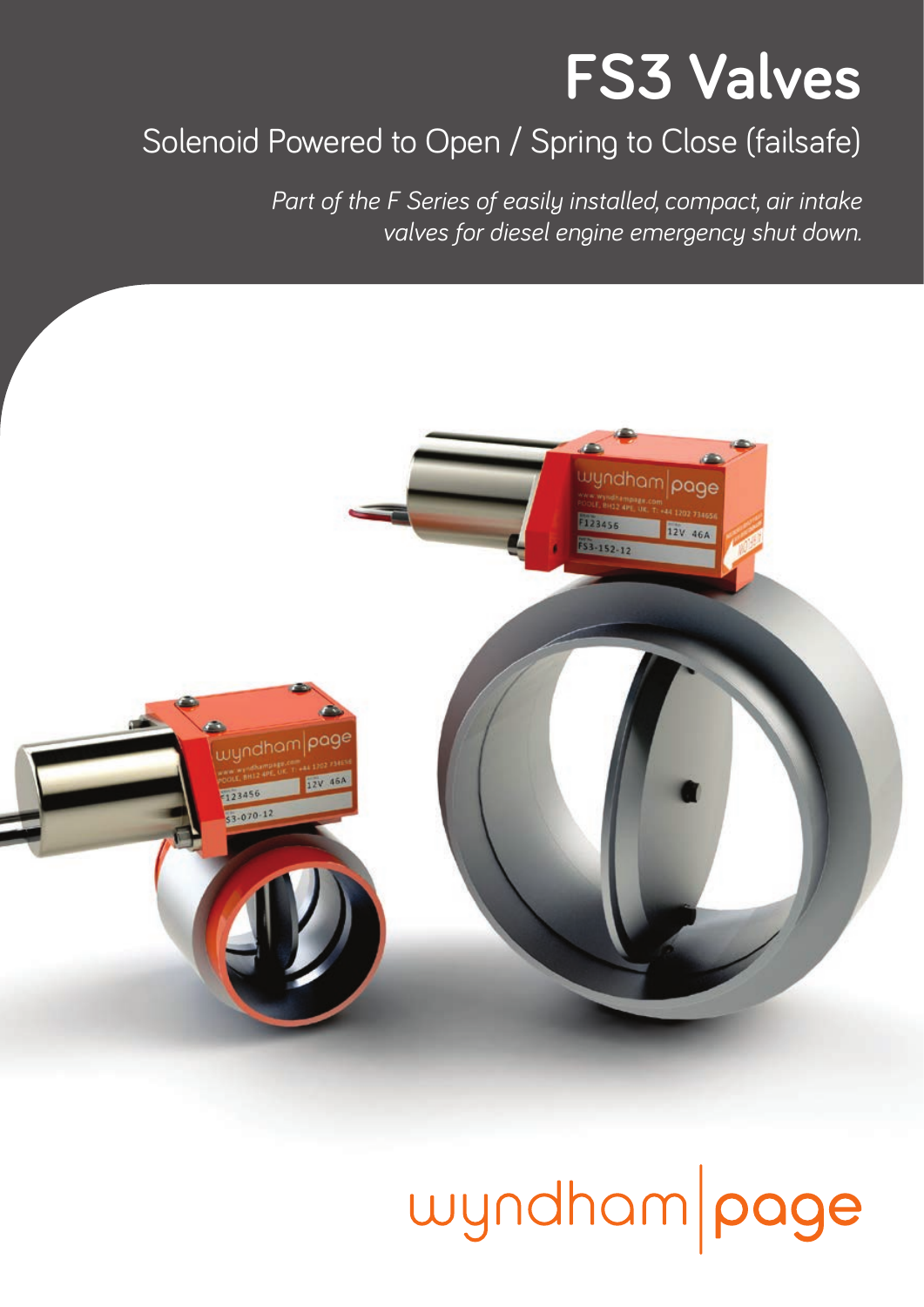#### Application

The FS3 version of the Wyndham Page F Series of shut down valves is designed to be installed in the air intake system of a diesel engine to provide an emergency means of rapid shut down.

An electrical signal must be applied continuously to hold the FS3 valve in the open state to enable the engine to be started and run. Loss of this electrical signal results in closure of the valve thereby bringing the running engine to a stop within a few seconds.

An electrical shut down control system is required to interrupt the electrical signal to the valve automatically on engine overspeed or any other selected fault condition. Additionally a manual emergency stop button to enable the electrical signal to the valve to be switched off should be incorporated.

Any loss of power supply to the shut down control circuit or fault within the control circuit causing loss of signal output would also result in an engine shut down.

The low intake air flow restriction through the open valve makes it generally compatible with the requirements of low emission diesel engines.

Corrosion resistant materials are used where applicable in the construction of the valve. This lightweight and compact valve design together with the availability of factory fitted hose adaptors selected from a wide range of optional sizes assists in easy installation.

The valve may be fitted to either turbocharged or naturally aspirated engines. In the case of turbocharged engines temperature limitations may restrict the position in which the valve may be installed in the intake system.

**Note.** An Ex version of this valve is available. Wyndham Page also supply engine speed switches for incorporation into the emergency shut down control circuit of this type of application. Please contact Wyndham Page or your Wyndham Page supplier for details.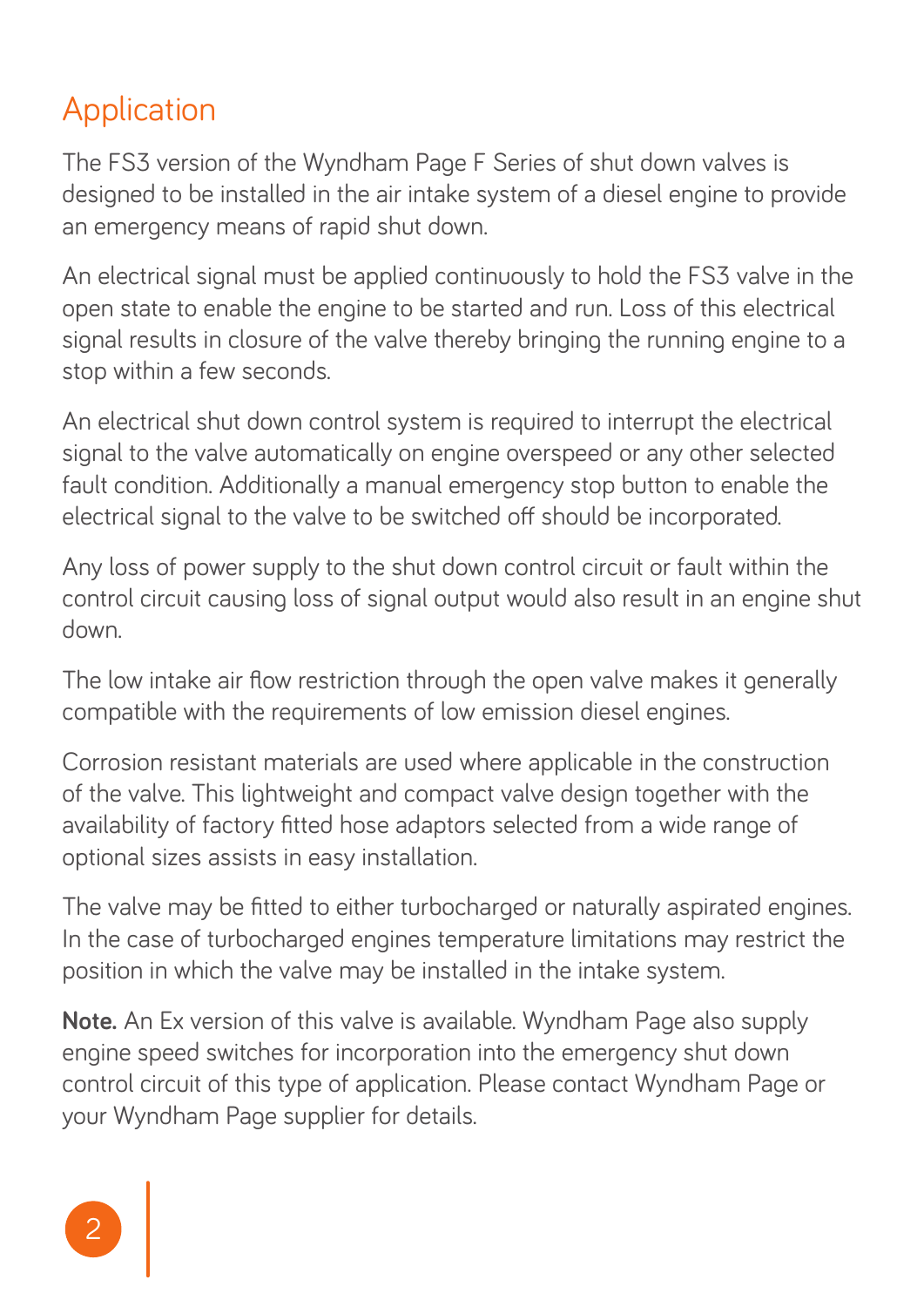#### Description and Main Dimensions

Versions of the FS3 valve can be selected to operate by either a 12 volt or 24 volt run signal.

In standard form the FS3 valve is available complete with formed hose adaptors as selected by the customer from a range of standard sizes – see diagram below and data on pages 4 and 5. Where a requirement exists for a non-standard adaptor size or other alternative form of intake pipe connection such as bolted joint, please pass details of requirement to Wyndham Page or your Wyndham Page supplier for investigation.

Optionally the valve can be supplied fitted with an internal microswitch to indicate the open/closed status of the valve.

The valve has a metal to metal seal when closed. It is designed for low closing friction and long life of the sealing surfaces. The internal mechanism is configured to withstand high shock loads without malfunction.

The electrical enclosure is to IP66.

The diagram below and the diagrams and data on pages 4 to 6 cover the main features and basic dimensions of the FS3 range including selection of options and order coding.

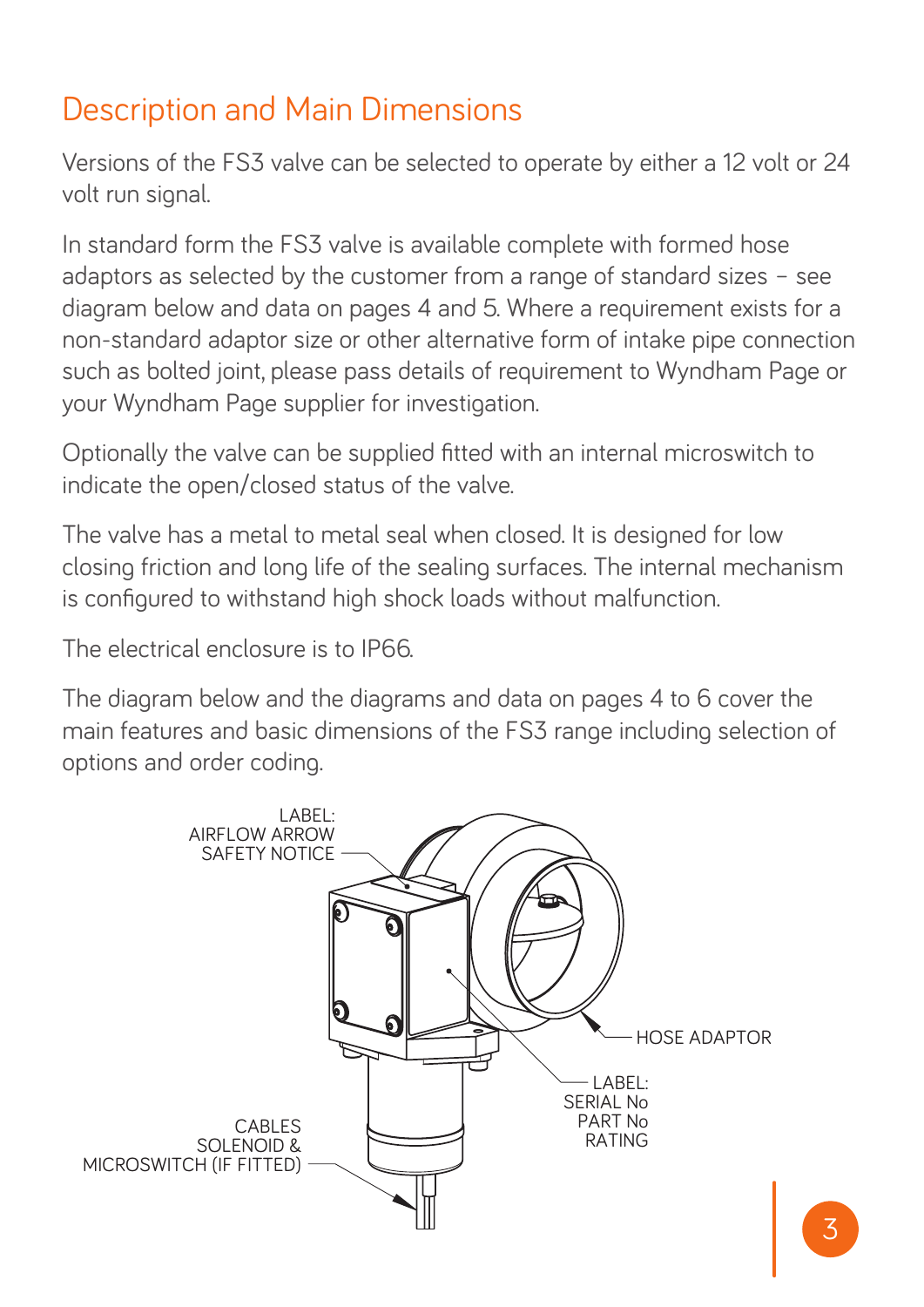| METRIC TABLE |                                         | DIMENSIONS (MM)             |     |              |    |    |              |               |
|--------------|-----------------------------------------|-----------------------------|-----|--------------|----|----|--------------|---------------|
| MODEL        | H TO SUIT<br><b>HOSE</b><br><b>BORE</b> | <b>BORE</b><br>$\mathsf{A}$ | B   | $\mathsf{C}$ | D  | E  | WEIGHT<br>KG | ORDER<br>CODE |
| FS3          | 38                                      | 57                          | 81  | 131          | 50 | 20 | 1.47         | 038           |
|              | 44                                      |                             |     |              |    |    | 1.47         | 044           |
|              | 51                                      |                             |     |              |    |    | 1.47         | 051           |
|              | 57                                      |                             |     |              |    |    | 1.46         | 057           |
|              | 64                                      |                             |     |              |    |    | 1.46         | 064           |
|              | 70                                      |                             |     |              |    |    | 1.51         | 070           |
|              | 76                                      | 71                          | 99  | 149          | 28 | 25 | 1.44         | 076           |
|              | 83                                      |                             |     |              |    |    | 1.53         | 083           |
|              | 89                                      |                             |     |              |    |    | 1.60         | 089           |
|              | 95                                      |                             |     |              |    |    | 1.68         | 095           |
|              | 102                                     | 95                          | 125 | 175          | 35 | 25 | 1.77         | 102           |
|              | 108                                     |                             |     |              |    |    | 1.85         | 108           |
|              | 114                                     |                             |     |              |    |    | 1.94         | 114           |
|              | 121                                     |                             |     |              |    |    | 2.05         | 121           |
|              | 127                                     | 120                         | 154 | 204          | 42 | 25 | 2.24         | 127           |
|              | 133                                     |                             |     |              |    |    | 2.34         | 133           |
|              | 140                                     |                             |     |              |    |    | 2.47         | 140           |
|              | 146                                     |                             |     |              |    |    | 2.58         | 146           |
|              | 152                                     | 145                         | 185 | 236          | 49 | 25 | 3.04         | 152           |
|              | 159                                     |                             |     |              |    |    | 3.18         | 159           |
|              | 165                                     |                             |     |              |    |    | 3.30         | 165           |
|              | 171                                     |                             |     |              |    |    | 3.44         | 171           |
|              | 178                                     |                             |     |              |    |    | 3.61         | 178           |
|              | 203                                     | 192                         | 238 | 291          | 65 | 40 | 5.69         | 203           |



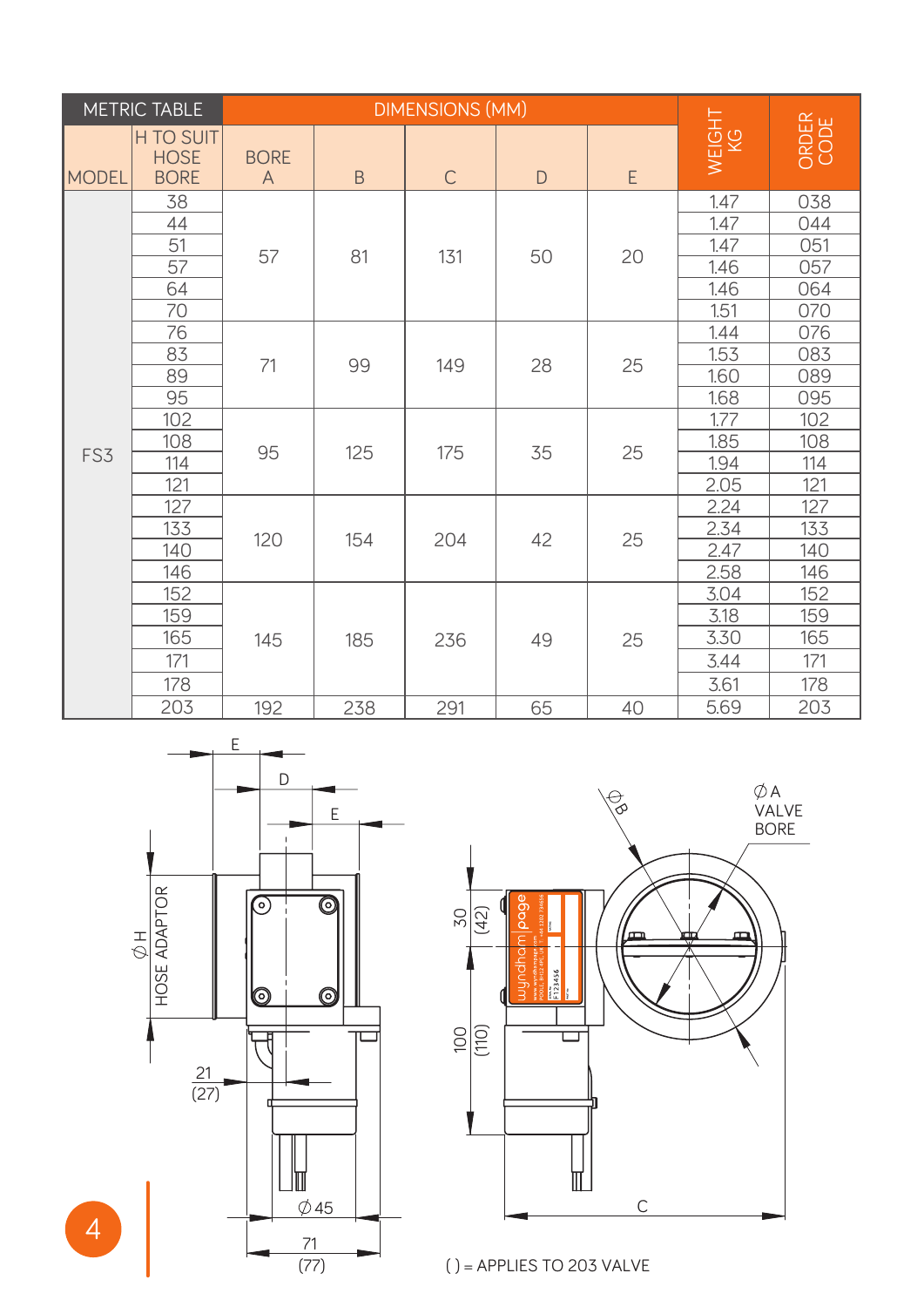| <b>IMPERIAL TABLE</b> |                                                |                  | <b>DIMENSIONS (INCHES)</b> |              |      |      |              |               |
|-----------------------|------------------------------------------------|------------------|----------------------------|--------------|------|------|--------------|---------------|
| <b>IMODEL</b>         | <b>H TO SUIT</b><br><b>HOSE</b><br><b>BORE</b> | <b>BORE</b><br>A | B.                         | $\mathsf{C}$ | D    | E    | WEIGHT<br>LB | ORDER<br>CODE |
| FS3                   | 1.50                                           | 2.2              | 3.18                       | 5.14         | 1.97 | 0.79 | 3.24         | 038           |
|                       | 1.73                                           |                  |                            |              |      |      | 3.24         | 044           |
|                       | 2.01                                           |                  |                            |              |      |      | 3.24         | 051           |
|                       | 2.24                                           |                  |                            |              |      |      | 3.22         | 057           |
|                       | 2.52                                           |                  |                            |              |      |      | 3.22         | 064           |
|                       | 2.76                                           |                  |                            |              |      |      | 3.33         | 070           |
|                       | 2.99                                           | 2.80             | 3.90                       | 5.87         | 1.10 | 0.98 | 3.18         | 076           |
|                       | 3.27                                           |                  |                            |              |      |      | 3.37         | 083           |
|                       | 3.50                                           |                  |                            |              |      |      | 3.53         | 089           |
|                       | 3.74                                           |                  |                            |              |      |      | 3.70         | 095           |
|                       | 4.02                                           | 3.74             | 4.92                       | 6.89         | 1.38 | 0.98 | 3.90         | 102           |
|                       | 4.25                                           |                  |                            |              |      |      | 4.08         | 108           |
|                       | 4.49                                           |                  |                            |              |      |      | 4.28         | 114           |
|                       | 4.76                                           |                  |                            |              |      |      | 4.52         | 121           |
|                       | 5.00                                           | 4.72             | 6.06                       | 8.03         | 1.65 | 0.98 | 4.94         | 127           |
|                       | 5.24                                           |                  |                            |              |      |      | 5.16         | 133           |
|                       | 5.51                                           |                  |                            |              |      |      | 5.45         | 140           |
|                       | 5.75                                           |                  |                            |              |      |      | 5.69         | 146           |
|                       | 5.98                                           | 5.71             | 7.28                       | 9.29         | 1.93 | 0.98 | 6.70         | 152           |
|                       | 6.26                                           |                  |                            |              |      |      | 7.01         | 159           |
|                       | 6.50                                           |                  |                            |              |      |      | 7.28         | 165           |
|                       | 6.73                                           |                  |                            |              |      |      | 7.59         | 171           |
|                       | 7.01                                           |                  |                            |              |      |      | 7.96         | 178           |
|                       | 7.99                                           | 7.56             | 9.37                       | 11.46        | 2.56 | 1.57 | 12.55        | 203           |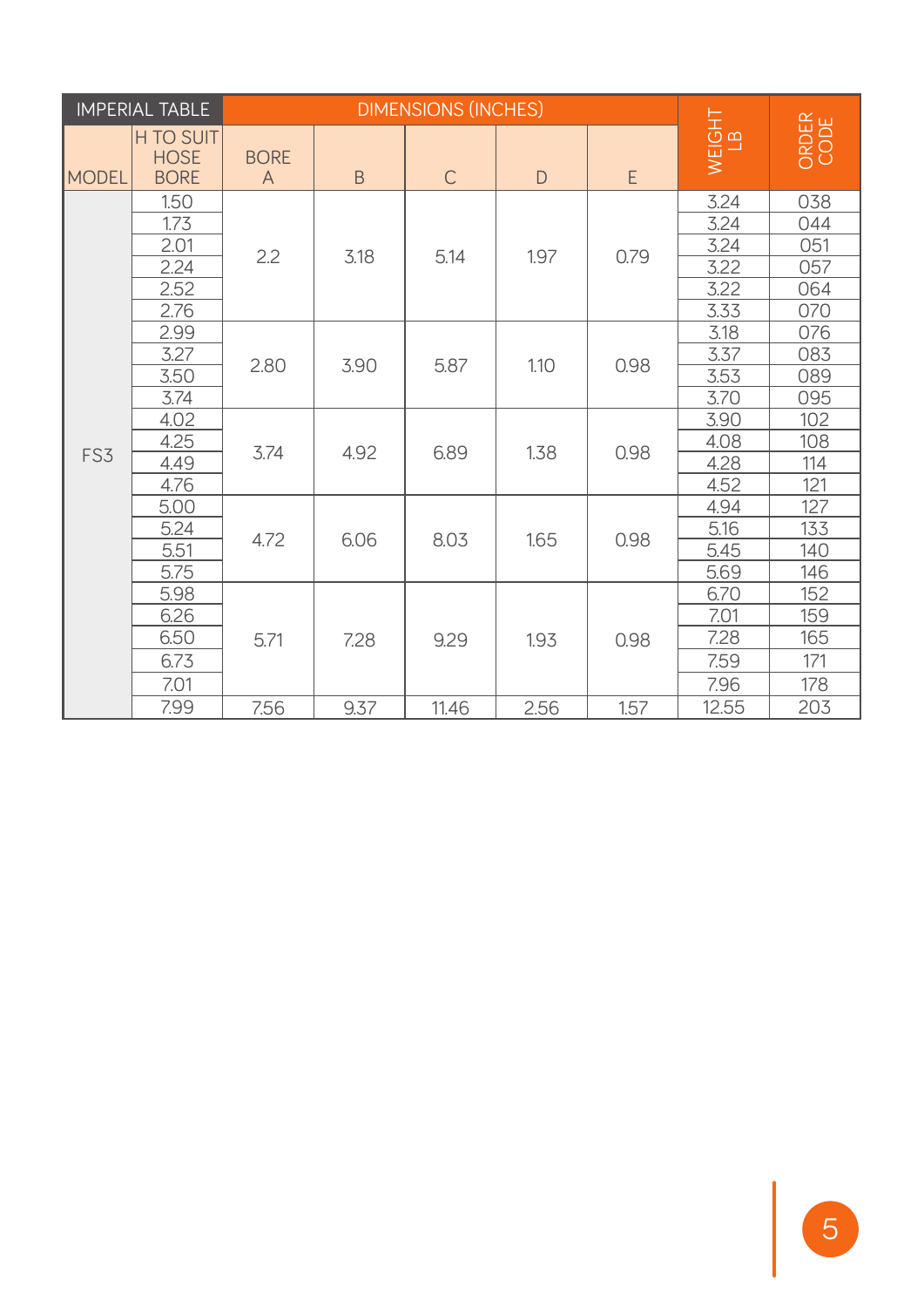#### Valve Selection

To enable Wyndham Page to select the most suitable version of the FS3 valve for the Customers application the following data is required:

- [1]. Bore size of the intake hose into which the intake valve is to be fitted refer to section headed "Installation [mechanical]".
- [2]. Whether a 12 volt or 24 volt shut down signal is to be used.
- [3]. Whether a built in microswitch is required.

#### Order Coding



**Special Features:**  By arrangement with Wyndham Page.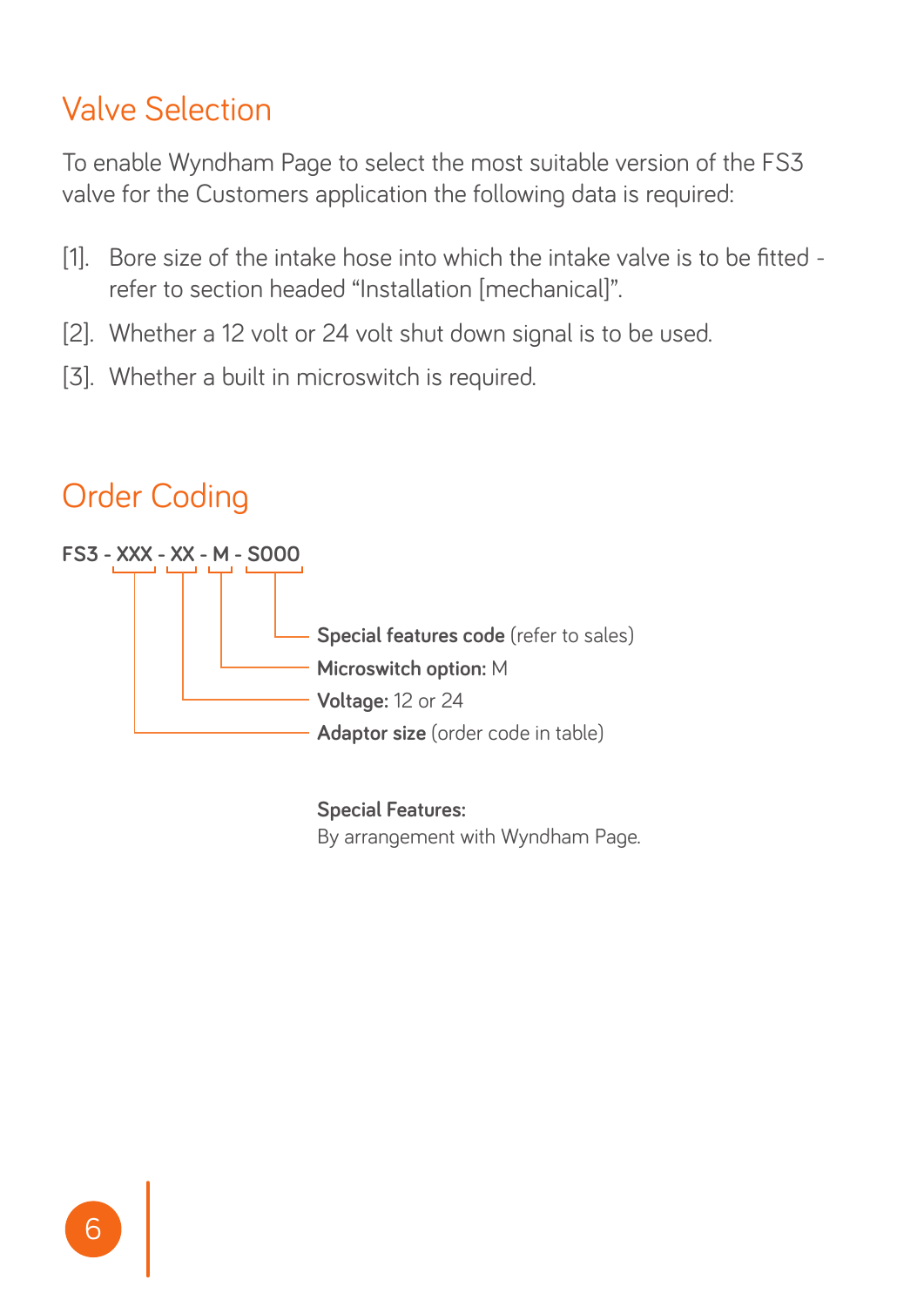### Installation [mechanical]

Select a position for the valve which meets the requirements below and also permits a suitable run for the connected electrical cables. Ensure direction of the engine intake airflow complies with that marked on the valve. If an engine air intake system flametrap is also fitted, the shut down valve must be installed upstream (air cleaner side) of the flametrap.

The valve may be fitted in any attitude from horizontal to vertical but not in a position where it is subjected to temperatures , internal or external, outside of the range -40C to +120C.

Additionally in the case of naturally aspirated engines fit the valve as close as possible to the intake manifold.

For turbocharged engines fit the valve upstream of the turbocharger except where an air charge cooler is fitted in which case it may be fitted downstream of the charge cooler subject to not exceeding the +120C limit. **Do not** fit valve between the turbocharger and charge cooler.

The hose and associated intake system into which the valve is installed should be adequate to fully support the valve whilst not permitting excessive vibration of the valve. Generally ensure that there is sufficient flexibility in the finalised intake system to allow for the necessary relative movement between the intake system components over the full range of engine operating conditions to avoid excessive mechanical stresses.

Any existing crankcase breather arrangement venting directly into the engine intake ports or into the intake system downstream of the FS3 valve, must be sealed and replaced by a crankcase breather arrangement connected into the intake system upstream of the FS3 valve or, if permitted at the operating site, vented to atmosphere.

**Important Note.** Retain the standard fuel shut down stop fitted to the engine. The Wyndham Page FS3 air intake valve is designed for emergency stop only.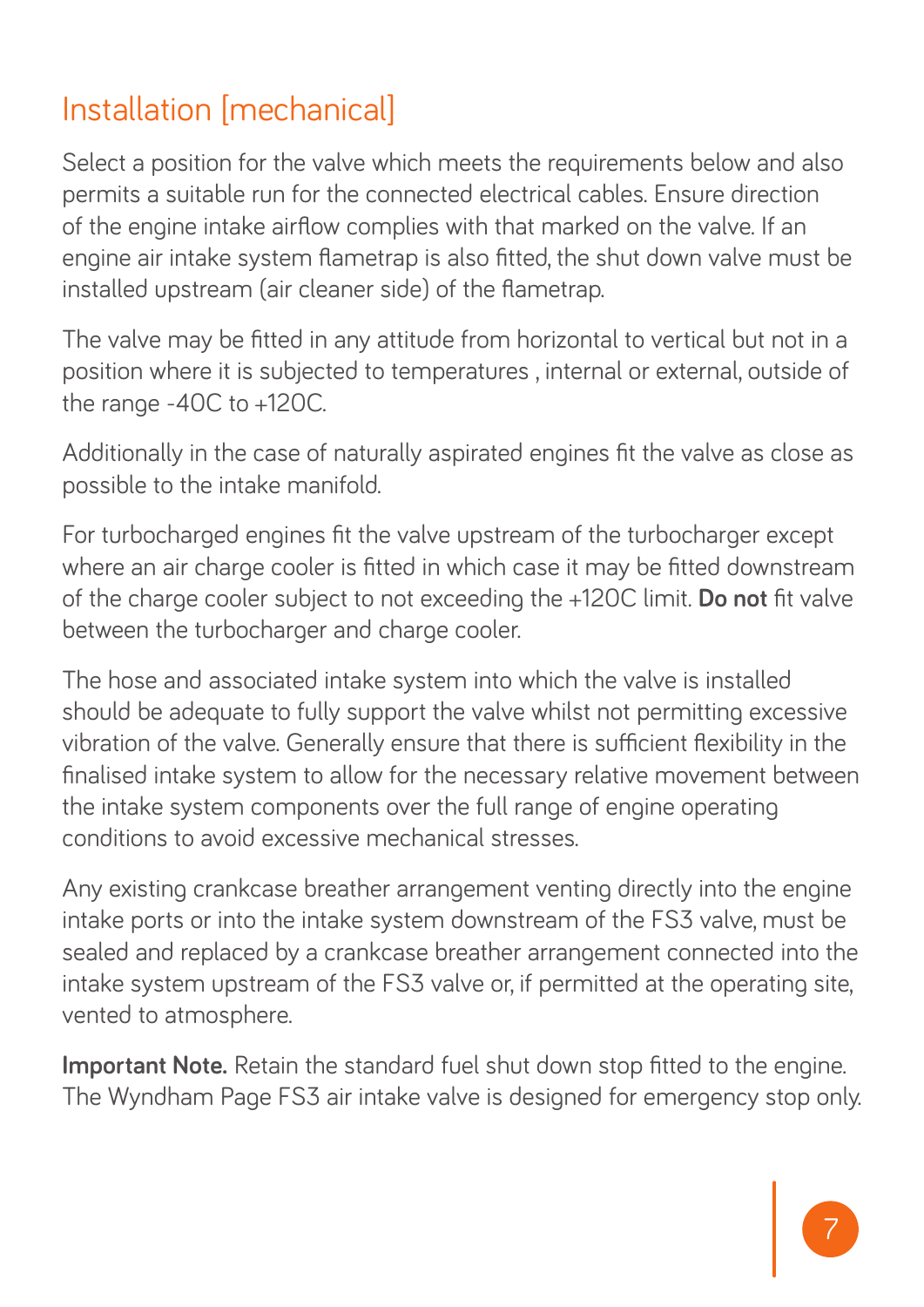#### Installation [electrical]

The wiring diagrams show the connections for the valve solenoid and, where applicable, the optional microswitch.

The electrical data for the solenoid and microswitch is tabulated on page 9.

It is recommended that a manual switch for emergency stop is **always** incorporated into the control shut down control circuit to switch off the electrical signal to the FS3. This manual switch should be a type that requires reset to the run status after operation.

#### **Important notes.**

Design of the electrical shut down system must take into account the limitations applicable in terms of applying power to the solenoid [see solenoid electrical specification on page 9].





FS3 VALVE SCHEMATIC: FS3 VALVE SCHEMATIC: Microswitch Version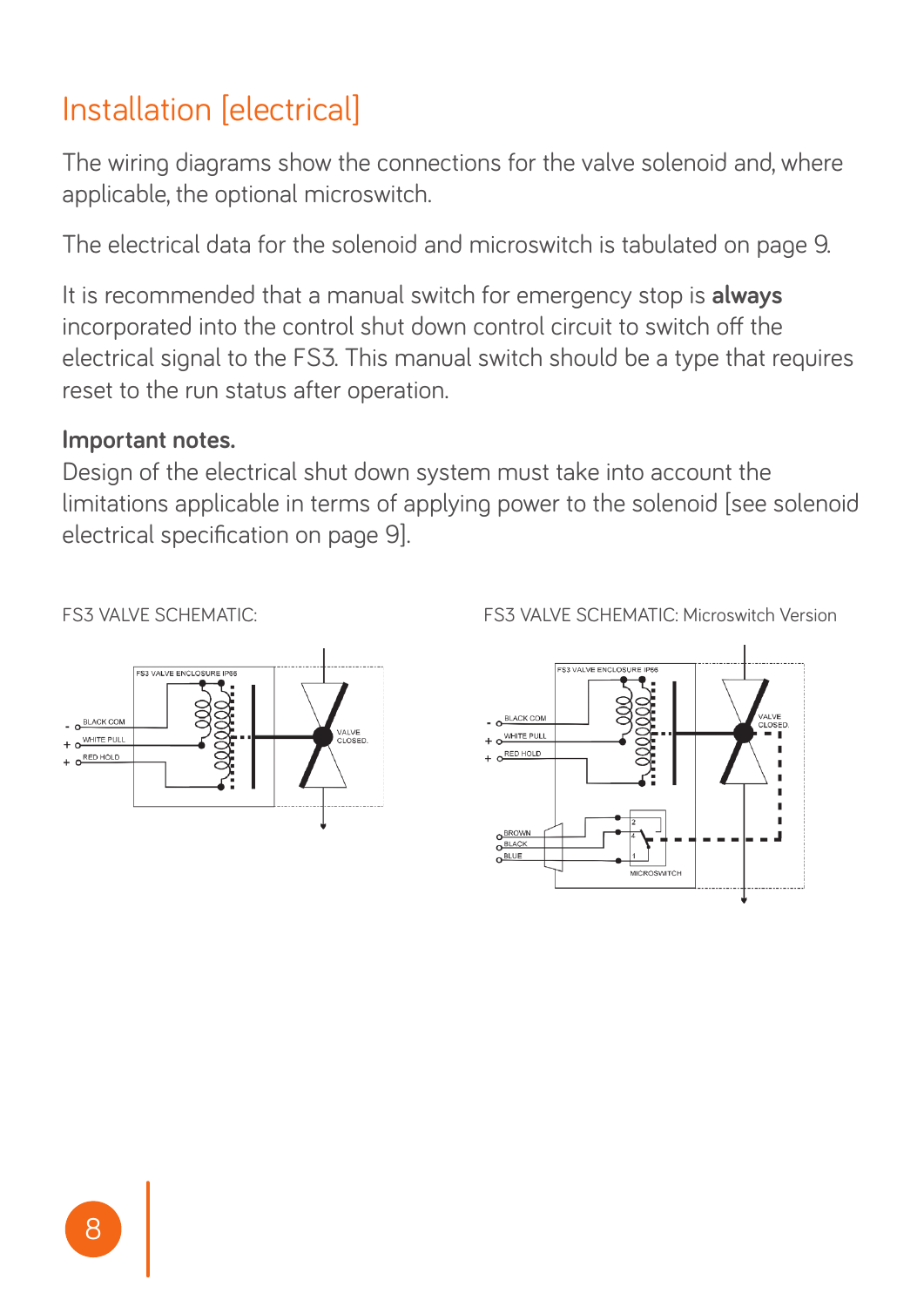### General and Electrical Specification

| <b>GENERAL DESCRIPTION:</b>                                                                           |                                                   |  |  |  |
|-------------------------------------------------------------------------------------------------------|---------------------------------------------------|--|--|--|
| A slim solenoid operated butterfly valve designed for emergency shutoff of the engine air intake.     |                                                   |  |  |  |
| Operating mode: Spring closed, energise to open.                                                      |                                                   |  |  |  |
| Duel coil solenoid.                                                                                   |                                                   |  |  |  |
| <b>GENERAL SPECIFICATION:</b>                                                                         |                                                   |  |  |  |
| Temperature:                                                                                          | Max ambient: 120°C                                |  |  |  |
|                                                                                                       | Max intake air temp: 120°C                        |  |  |  |
| Construction:                                                                                         | Body and disk: Hard anodized aluminium            |  |  |  |
|                                                                                                       | Other main components: Stainless steel, aluminium |  |  |  |
|                                                                                                       | Hose adaptors: Aluminium                          |  |  |  |
| ELECTRICAL SPECIFICATION:                                                                             |                                                   |  |  |  |
| Energise pull coil to open, energise hold coil to hold valve in open position for engine start & run. |                                                   |  |  |  |
| 12 or 24 volt option specified when ordering                                                          |                                                   |  |  |  |
| Solenoid rating:                                                                                      | 12 Volt: Pull Coil - 46A. Hold Coil - 1.1A        |  |  |  |
|                                                                                                       | 24 Volt: Pull Coil - 25A, Hold Coil - 0.5A        |  |  |  |
| Pull coil max single pulse:                                                                           | 1.5 seconds                                       |  |  |  |
| Max 4 cycles in one minute                                                                            |                                                   |  |  |  |
| Recommended engine controller setting:                                                                | 1 second pull                                     |  |  |  |
| <b>MICROSWITCH OPTION:</b>                                                                            |                                                   |  |  |  |
| S.P.D.T - 24V, 10A Max                                                                                |                                                   |  |  |  |
| <b>MICROSWITCH CABLE:</b>                                                                             |                                                   |  |  |  |
| SIHF silicone insulated multicore cable: Standard length 3m                                           |                                                   |  |  |  |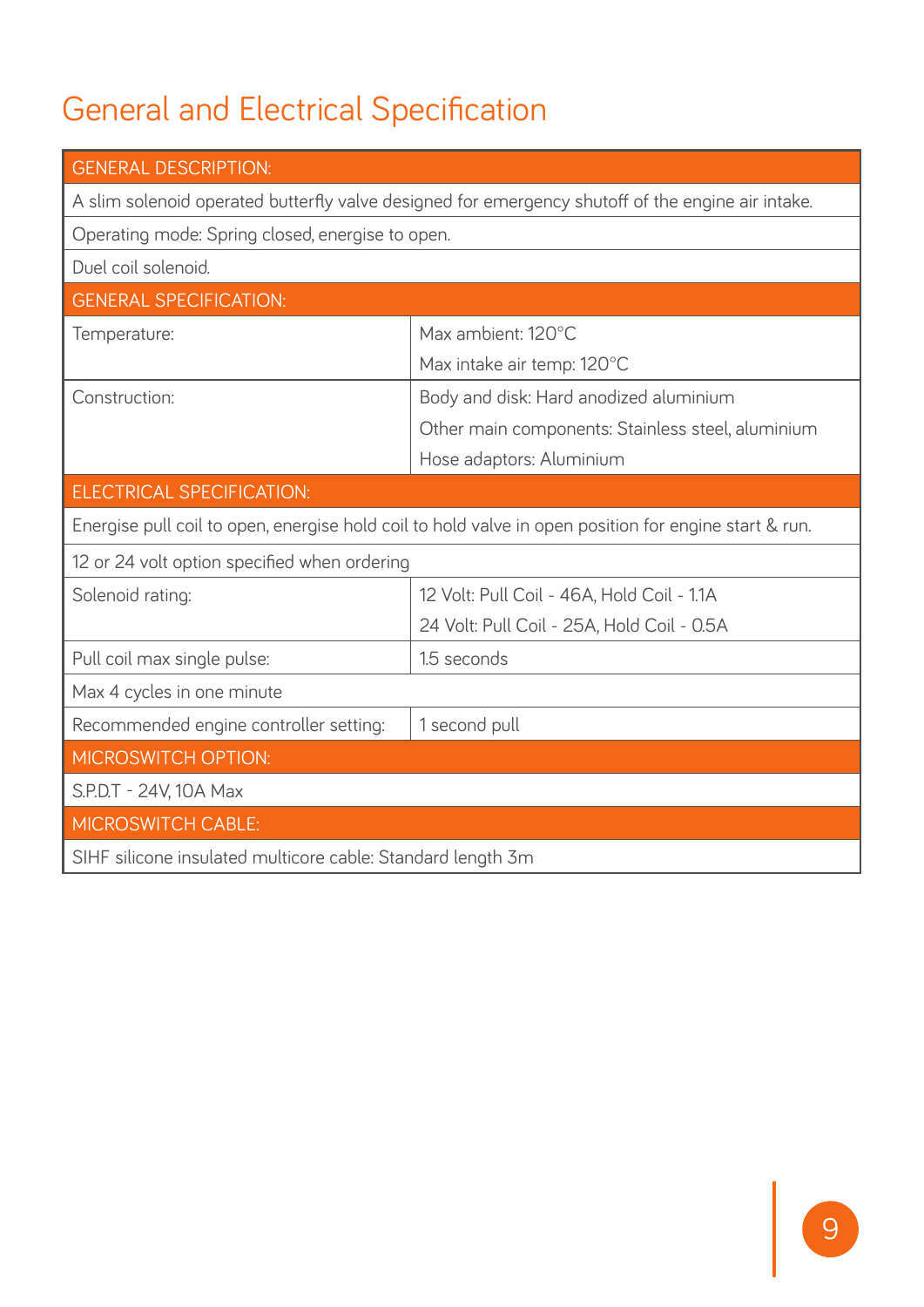#### **Operation**

Arrange the shut down control circuit system such that the 12 volt or 24 volt run signal as applicable is applied to the FS3 valve when engine start up is required.

Normal engine shut down should always be via the standard fuel shut down.

Should the engine standard fuel shut down fail to stop the engine operate the manual emergency stop in the shut down control system to break the 12 volt or 24 volt supply to the FS3 valve.

The FS3 valve has no manual reset facility. It can only be operated by the application or removal of an electrical signal at the appropriate voltage.

Where fitted the valves internal microswitch permits an indication of the valves open / closed status.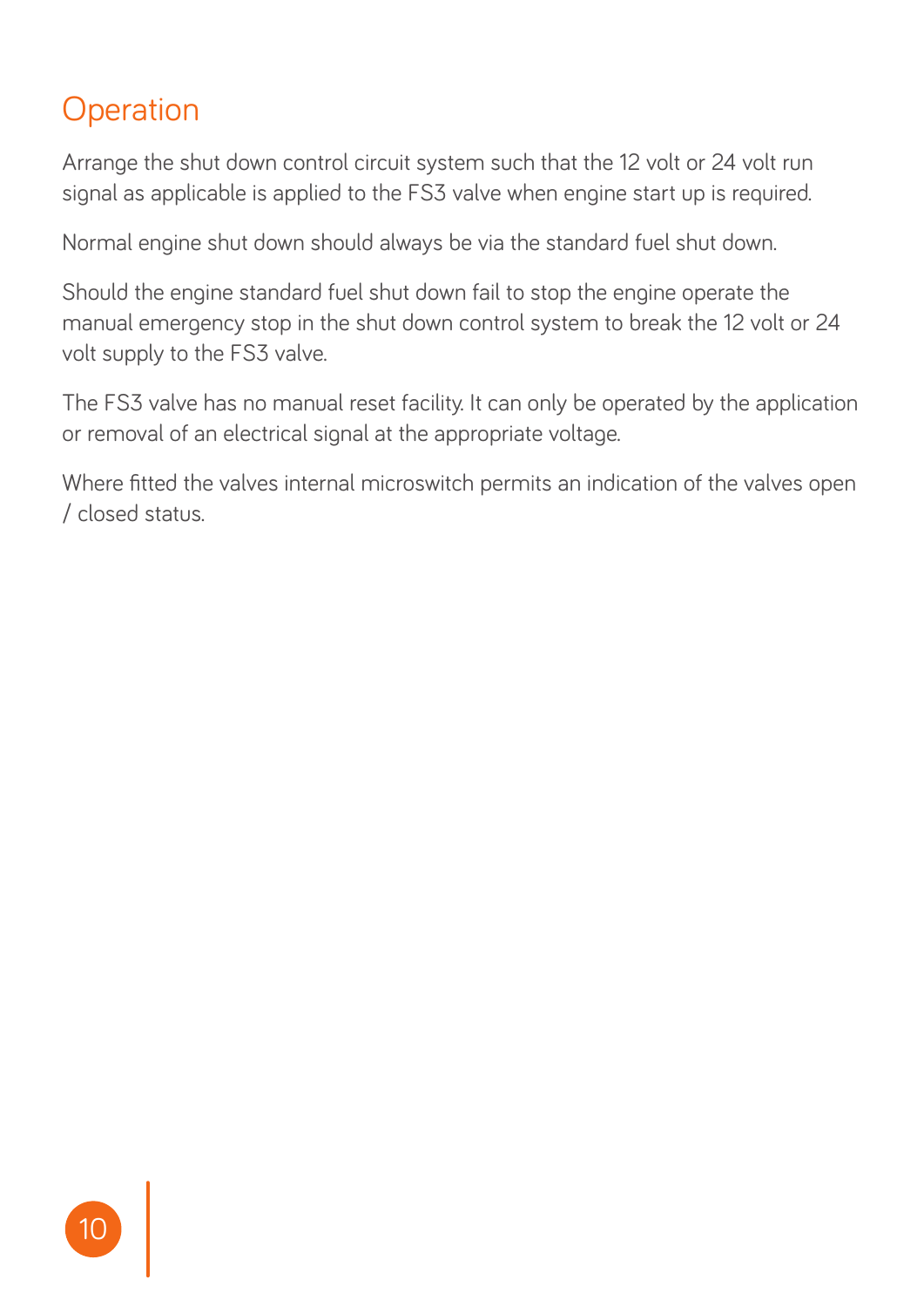#### **Maintenance**

The following maintenance schedule should be undertaken. Subject to experience of local operating conditions the frequency of the maintenance schedule may be varied. Carry out the proposed maintenance work when the equipment is in a safe area and record details of the work carried out. Rectify any problems identified before returning the diesel powered equipment back into service.

FOLLOWING INITIAL INSTALLATION AND THEREAFTER AT WEEKLY INTERVALS:

- [1]. Check all intake pipework between the FS3 valve and engine intake manifold to ensure all pipe fittings and any support brackets are properly fitted and secure and that the engine intake is leak free and shows no sign of significant deterioration or damage.
- [2]. Start engine. Carry out a shut down using the stop signal from the shut down control system. Check that the valve snaps shut and brings the engine to a stop within a few seconds.

#### SIX MONTHLY:

Remove the FS3 valve. Wipe clean as necessary and visually inspect for damage or excessive wear. Bench test valve function. Refit and complete the "Weekly" maintenance as listed above.